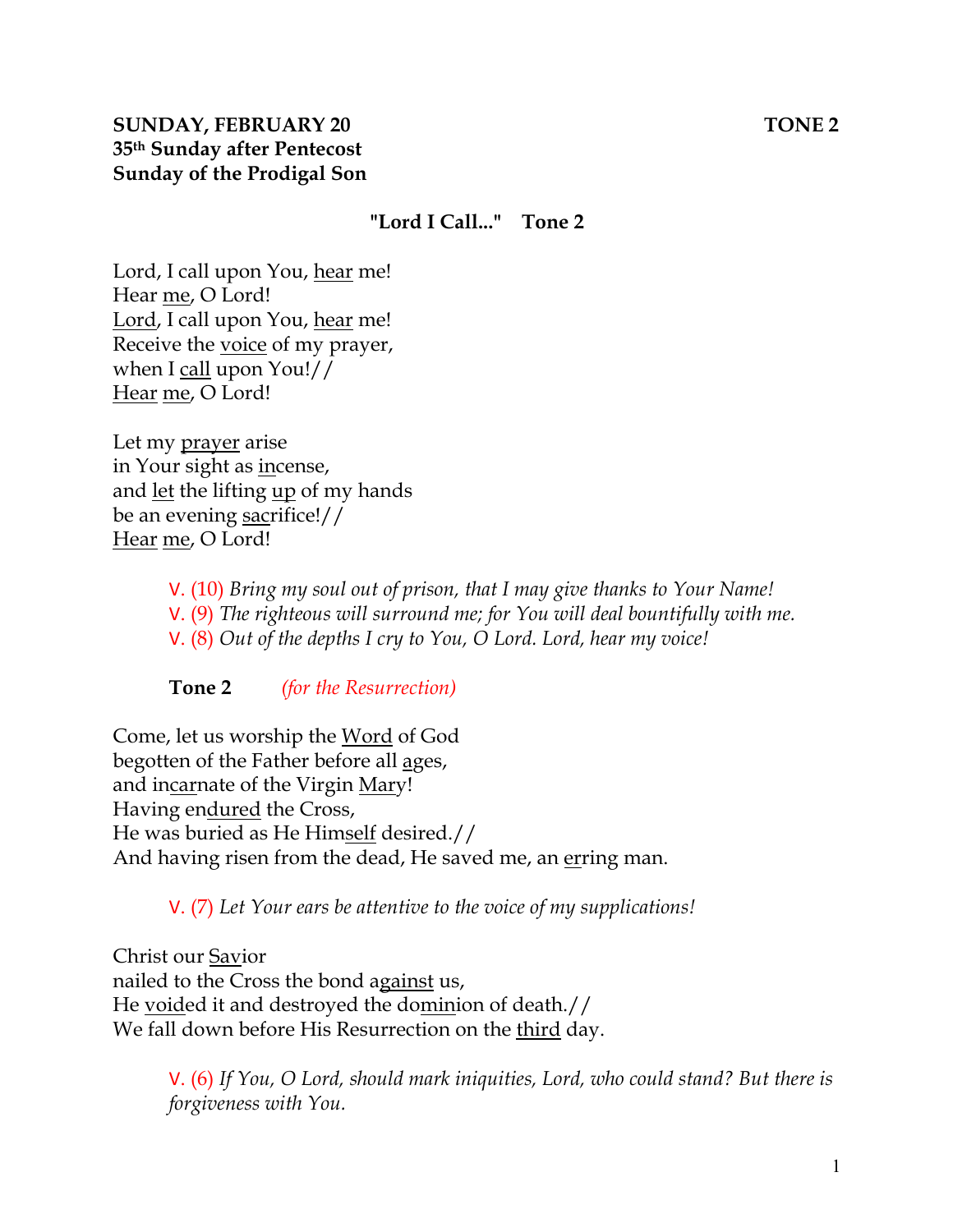With the Archangels let us praise the Resurrection of Christ! He is our Savior, our Redeemer. He is coming with awesome glory and mighty power// to judge the world which He made.

> V. (5) *For Your Name's sake I wait for You, O Lord. My soul has waited for Your word; my soul has hoped on the Lord.*

*(Resurrection stichera by Anatolius)*

The Angel proclaimed You, the crucified and buried Master. He told the women: "Come, see the place where He lay! He is risen as He said, for He is almighty." We worship You, O only immortal One.// Have mercy on us, O Christ, the Giver of life!

> V. (4) *From the morning watch until night, from the morning watch, let Israel hope on the Lord!*

By Your Cross, You destroyed the curse of the tree. By Your burial You destroyed the dominion of death. By Your rising, You enlightened the race of man.// O Benefactor, Christ our God, glory to You!

> V. (3) *For with the Lord there is mercy and with Him is plenteous redemption, and He will deliver Israel from all his iniquities.*

The gates of death opened to You from fear, O Lord. When the guards of hell saw You they were afraid, for You demolished the gates of brass and smashed the iron chains.// You have led us from the darkness and shadows of death, and have broken our bonds.

V. (2) *Praise the Lord, all nations! Praise Him, all peoples!*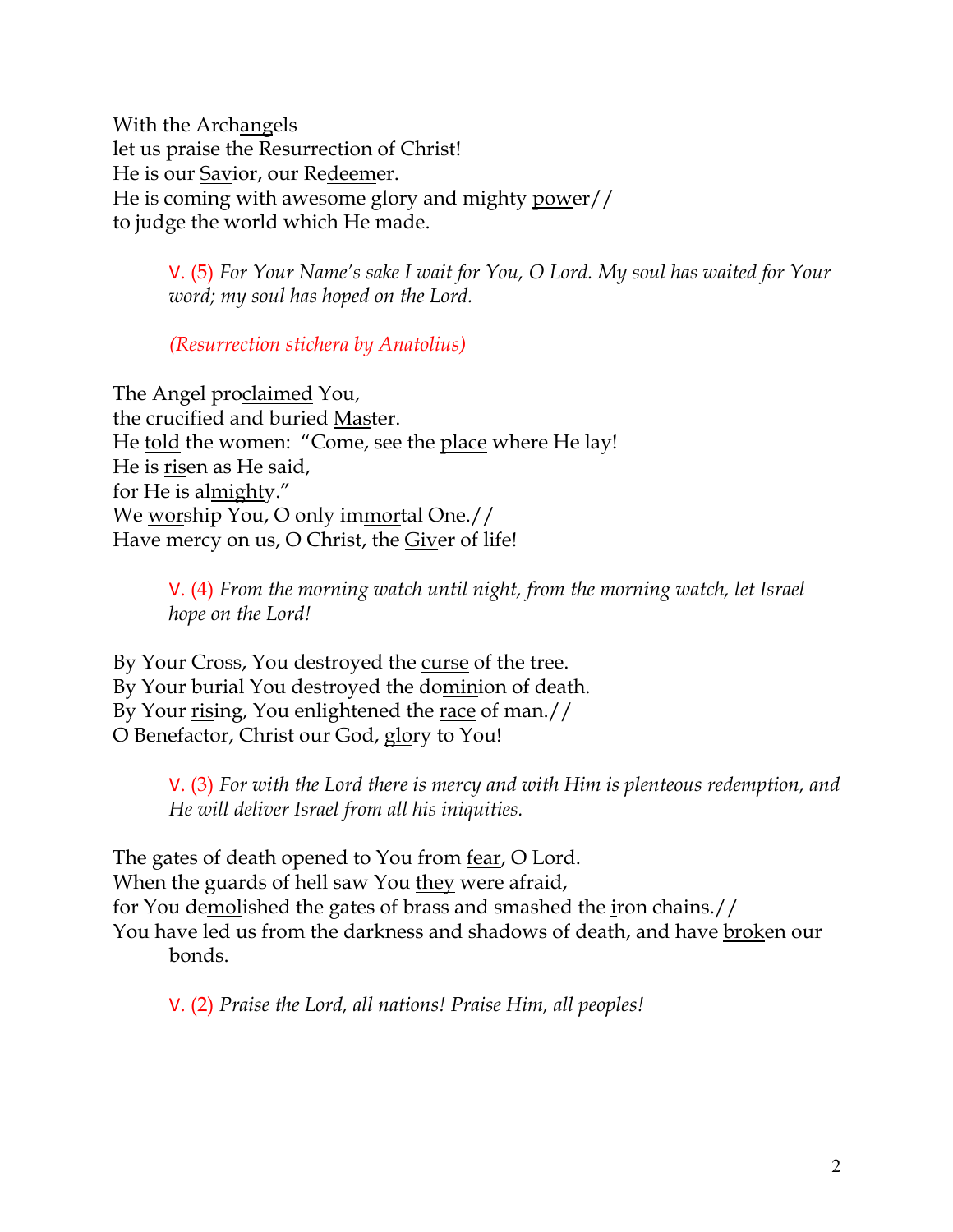#### **Tone 1\*** *(from the Lenten Triodion)*

Rich and fertile was the earth allotted to us, but all we planted were the seeds of sin. We reaped the sheaves of evil with the sickle of laziness; we failed to place them on the threshing floor of sorrow. Now we beg You, O Lord, eternal Master of the harvest: "May Your love become the breeze to winnow the straw of our worthless deeds! <u>Make</u> us like the precious wheat to be stored in <u>heav</u>en,  $\frac{1}{1}$ and save us all!"

### V. (1) *For His mercy is confirmed on us, and the truth of the Lord endures forever.*

Brothers, our purpose is to know the power of God's goodness. For when the Prodigal Son abandoned his sin, he hastened to the refuge of his father. That good man embraced him and welcomed him; he killed the fatted calf and celebrated with heavenly joy. Let us learn from this example to offer thanks to the Father, Who loves all men,// and to the glorious Victim, the Savior of our souls!

*Glory to the Father, and to the Son, and to the Holy Spirit;*

**Tone 2** *(from the Lenten Triodion)*

What great blessings have I forsaken, wretch that I am? From what kingdom have I miserably fallen? I have squandered the riches that were given me; I have transgressed the commandments. Woe to me when I shall be condemned to eternal fire! Cry out to Christ, O my soul, before the end draws nigh:// "Receive me as the Prodigal, O God, and have mercy on me!"

*now and ever, and unto ages of ages. Amen.* 

**Tone 2** *(Theotokion – Dogmatikon)*

The shadow of the Law passed when grace came; as the Bush burned, yet was not consumed, so the Virgin gave birth, yet remained a Virgin. The Righteous Sun has risen instead of a pillar of flame.// Instead of Moses, Christ, the Salvation of our souls.

<sup>\*</sup> Music for the Sunday of the Prodigal Son from the Department of Liturgical Music and Translations can be downloaded at www.oca.org.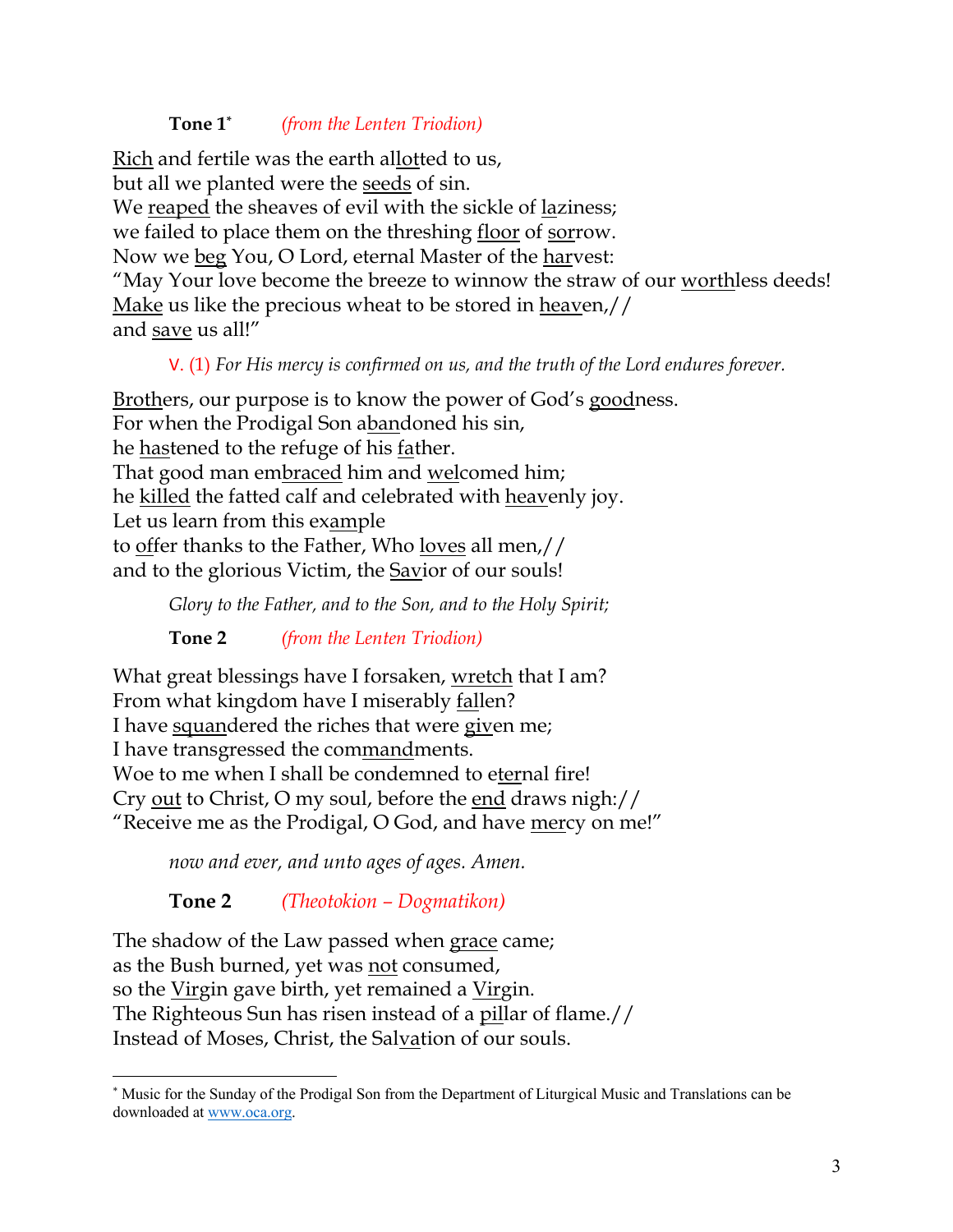# **Aposticha**

**Tone 2** *(for the Resurrection)*

Your Resurrection, O Christ our Savior, has enlightened the whole universe, recalling Your creation.// Glory to You, O almighty Lord!

V. *The Lord is King; He is robed in majesty!* 

By the Tree You destroyed the curse of the Tree, O Savior. By Your burial You mortified the majesty of death. You have enlightened our race by Your Resurrection.// O Giver of life, Christ our God, glory to You!

V. *For He has established the world, so that it shall never be moved.*

When You were seen nailed to the Cross, O Christ, You restored the beauty of Your creatures. The soldiers showed their inhumanity when they pierced Your side with a spear. The Hebrews, not knowing Your power, asked that Your tomb might be sealed, but through the mercy of Your compassion, You accepted the tomb and rose on the third day!// O Lord, glory to You!

V. *Holiness befits Your house, O Lord, forevermore!* 

O Christ, the Giver of life, for the sake of the dead You voluntarily endured death, descending into hell as the Mighty One to save those who awaited Your coming, granting them the life of paradise instead of hell. Grant also to us who glorify Your Resurrection on the third day// cleansing of our sins and great mercy!

*Glory to the Father, and to the Son, and to the Holy Spirit;*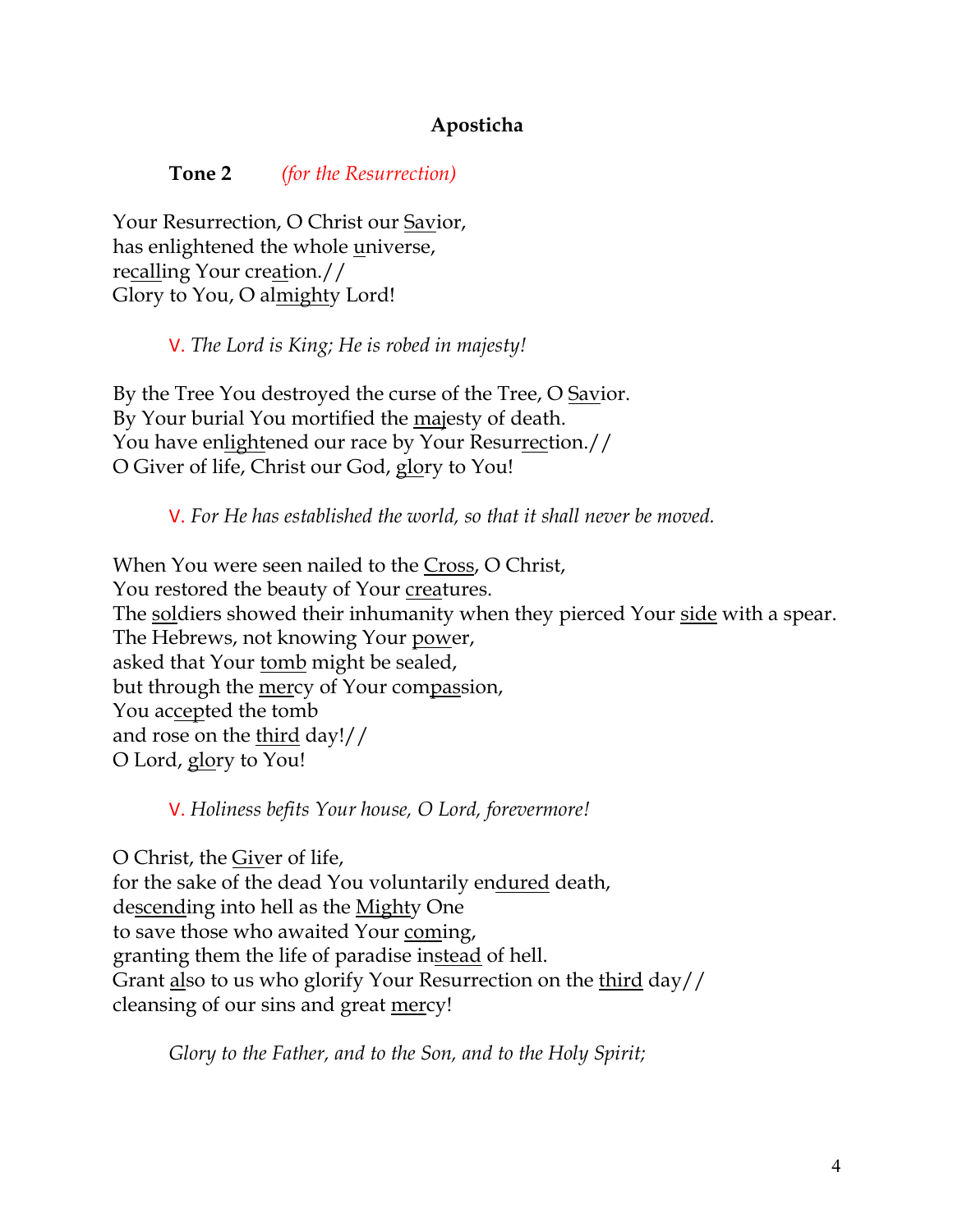## **Tone 6** *(from the Lenten Triodion)*

I, a wretched man, hide my face in shame:

I have squandered the riches my Father gave to me;

I went to live with senseless beasts;

I sought their food and hungered, for I had not enough to eat.

I will arise, I will return to my compassionate Father;

He will accept my tears, as I kneel before Him, crying://

"In Your tender love for all men, receive me as one of Your servants and save me!"

*now and ever, and unto ages of ages. Amen.*

**Tone 6** *(Theotokion)*

My Maker and Redeemer, Christ the Lord, was born of you, O most pure <u>Virgi</u>n. By accepting my nature, He freed Adam from his ancient curse. Unceasingly we magnify you as the Mother of God! Rejoice, O celestial Joy! Rejoice, O Lady:// the Protection, Intercession and Salvation of our souls!

*(at Great Vespers)*

# **Tone 2 Troparion** *(Resurrection)*

When You descended to death, O Life Immortal, You slew hell with the splendor of Your Godhead. And when from the depths You raised the dead, all the powers of heaven cried out:// "O Giver of life, Christ our God, glory to You!"

> *Glory to the Father, and to the Son, and to the Holy Spirit, now and ever, and unto ages of ages. Amen.*

# **Tone 2 Resurrectional Dismissal Theotokion**

All beyond thought, all most glorious, are your mysteries, O Theotokos. Sealed in purity, preserved in virginity, you were revealed to be the true Mother who gave birth to the True God.// Entreat Him to save our souls.